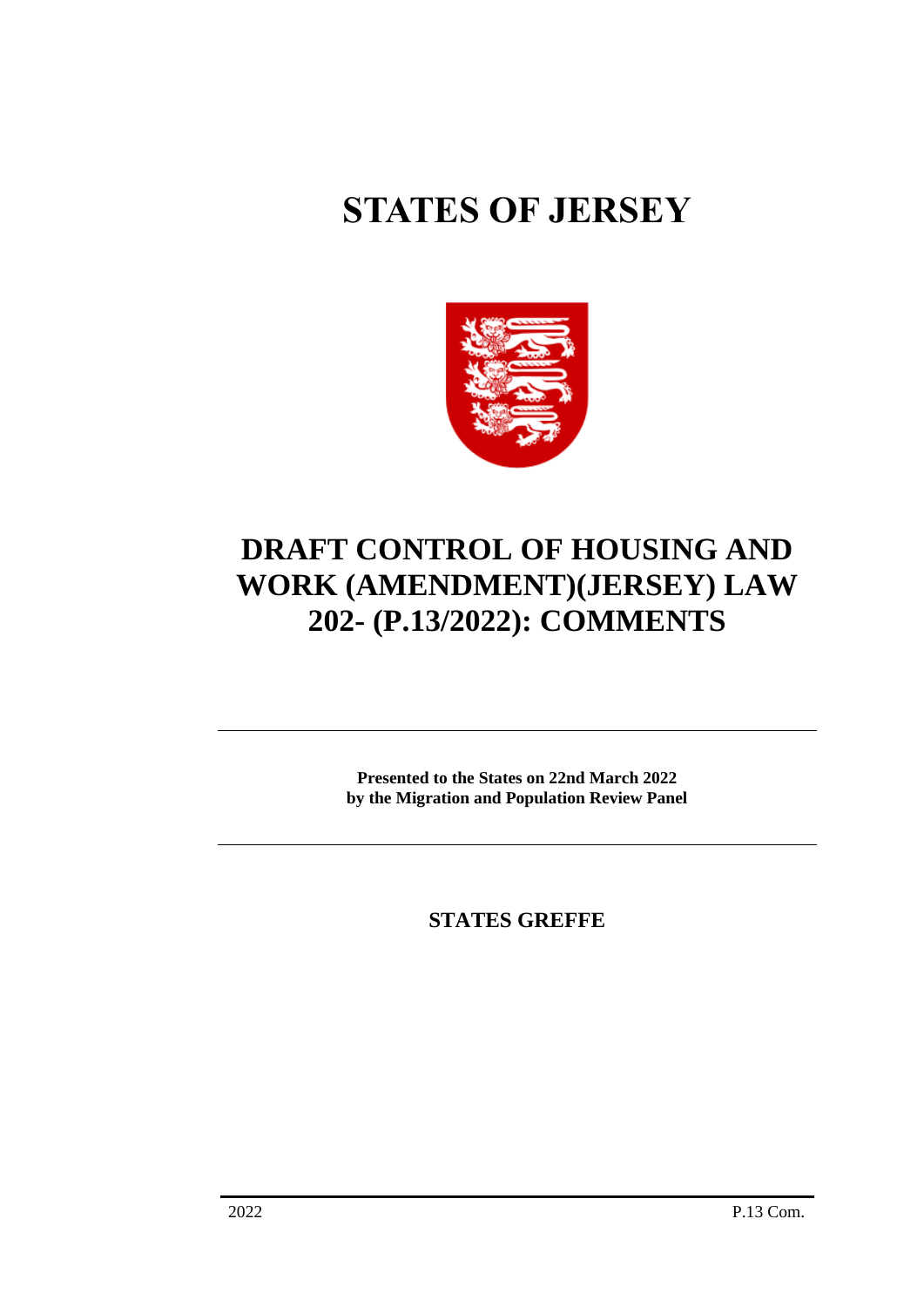# **COMMENTS**

The Chief Minister lodged the [Draft Control of Housing and Work \(Amendment\)](https://statesassembly.gov.je/AssemblyPropositions/2022/P.13-2022%20(re-issue).pdf)  [\(Jersey\) Law 202-](https://statesassembly.gov.je/AssemblyPropositions/2022/P.13-2022%20(re-issue).pdf) [P.13/2022] (the amendment) on 21st January 2022.

The proposed amendment makes a number of changes to the primary legislation governing the rights of individuals to housing and work in Jersey and will establish a framework within which secondary legislation, through Regulations, as well as guidelines issued by the Chief Minister, will provide the means to control Jersey's migration.

The secondary legislation which will introduce the time permits and the associated guidelines has not been drafted and will not be brought forward for debate until late in 2022 – if it remains a priority for the next Council of Ministers.

Over the course of its review of P.13/2022 and in its discussions with officers and following public hearings, the Migration and Population Policy Review Panel (hereafter 'the Panel') has accepted the premise provided that P.13/2022 lays the foundation for a more transparent and flexible system of migration control. Notwithstanding that acceptance, the Panel remains disappointed that the current States Assembly will not have the opportunity to debate a fully developed migration control system.

The Panel is also mindful of the risk that this presents to the future of this piece of legislation. While approving P.13/2022 does provide a framework, the current system of controls remains in place until such time as the (yet to be drafted) Regulations are approved and enacted. Not only does this further delay definitive action on migration control, but progress will now also be dependent on the priorities of a future Council of Ministers and the will of a future States Assembly.

In the absence of the Regulations and the guidelines which will dictate the course of decision-making on the allocation of permits, the Migration and Population Review Panel made the decision not to undertake a full formal review. This decision was based both on its broad acceptance of the principles of the amendment and the difficulty posed in conducting robust scrutiny on the foundation for a system, rather than the system itself. However, it has questioned the Assistant Chief Minister about the progress of the legislation on a number of occasions, most recently during a public hearing held on 28th February 2022.

The Panel strongly recommends that the future Regulations and guidelines are considered for scrutiny by a future Panel.

It is also crucial, given rapidly changing global and local circumstances, that as and when the Regulations for the time-limited permits are drafted, further meaningful consultation takes place with businesses. Businesses need to be fully engaged to ensure that the time limited permits will still create an appropriate and fair environment and ensure Jersey welcomes workers and answers the needs of the existing community.

It is also the Panel's view that this ongoing conversation with businesses and community stakeholders will be crucial to the future success of the permit system so that the reality of living and working in Jersey is always at the forefront of any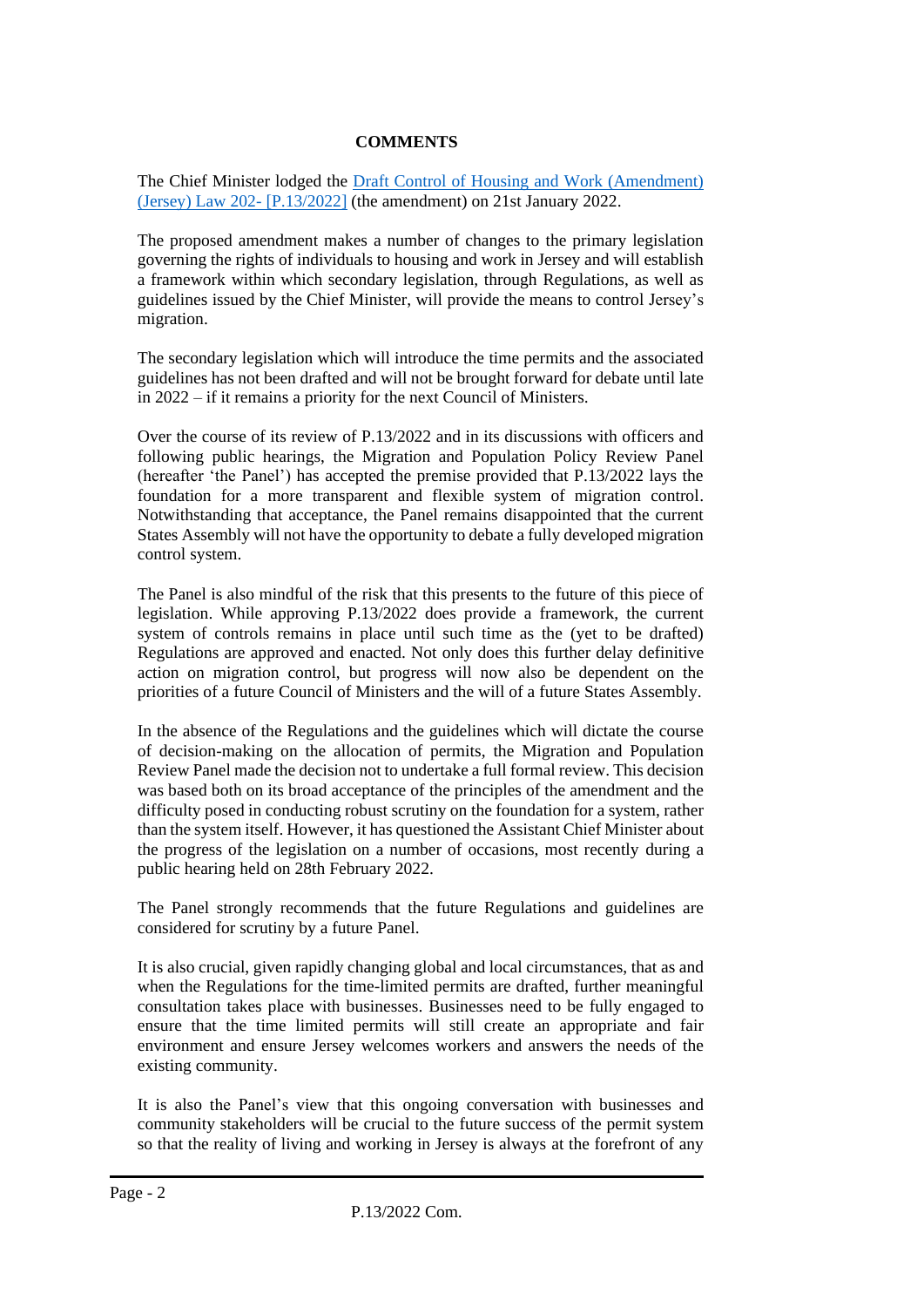changes to the Regulations, and that sufficient notice is given of any adjustment which could impact on business planning.

### **Purpose and structure of the Control of Housing and Work Law amendment**

The Panel agrees that P.13/2022 sets the framework for the primary purpose of removing the automatic graduation of individuals from one level of status to another through the existing migration control system. 1 It further recognises that this was the will of the States Assembly following its approval of [P.137/2020](https://statesassembly.gov.je/Pages/Propositions.aspx?ref=P.137/2020&refurl=%2fPages%2fPropositions.aspx%3fdocumentref%3dP.137%2f2020) – Migration [Control Policy](https://statesassembly.gov.je/Pages/Propositions.aspx?ref=P.137/2020&refurl=%2fPages%2fPropositions.aspx%3fdocumentref%3dP.137%2f2020) in March 2021.

The Panel also acknowledges the change which this legislation makes to:

- the decision-making process
- where the authority will lie for those decisions, and
- the need for the process to have a greater level of transparency and consistency. 2

The Panel's views on the decision-making process will be outlined in a later section of this paper.

Through its discussions with officers and its public hearings with the Assistant Chief Minister, the Panel has also gained a fuller understanding of the rationale for separating the permit structure from the primary legislation and introducing them as regulations - which can then be adjusted without the requirement to alter the underlying legislation. The intention being to provide future governments greater flexibility in their reaction to changing circumstances. <sup>3</sup>

However, as was the case during its recent review of [P.116/2021 –](https://statesassembly.gov.je/Pages/Propositions.aspx?ref=P.116/2021&refurl=%2fPages%2fPropositions.aspx%3fdocumentref%3dP.116%2f2021) Common [Population Policy](https://statesassembly.gov.je/Pages/Propositions.aspx?ref=P.116/2021&refurl=%2fPages%2fPropositions.aspx%3fdocumentref%3dP.116%2f2021)<sup>4</sup>, the Panel questioned to what extent the changes to the Control of Housing and Work Law met the expectations of the Assembly, particularly as agreed through its adoption of P.137/2020 – Migration Control Policy. The Panel maintains that - whether as one piece of legislation or as primary and secondary legislation - the foremost expectation of the Assembly was that a fully developed new migration control system would be debated prior to the end of this Government's term of office. The Assistant Chief Minister has also acknowledged that he had anticipated that this would happen during this term of office.<sup>5</sup>

The Panel does accept that, while it strongly believes that a fully drafted migration control system should have been brought before the current States Assembly, this has been an extraordinary election cycle during which Government officers have

<sup>1</sup> Transcript - [P.13/2022 Draft Control of Housing and Work \(Amendment\) \(Jersey\) Law 202-](https://statesassembly.gov.je/scrutinyreviewtranscripts/2022/transcript%20-%20%20draft%20control%20of%20housing%20and%20work%20(amendment)%20(jersey)%20law%20%20-%20assistant%20chief%20minister%20-%2028%20febuary%202022.pdf#page=2) - Assistant Chief Minister - [28 February 2022, P2 and P4](https://statesassembly.gov.je/scrutinyreviewtranscripts/2022/transcript%20-%20%20draft%20control%20of%20housing%20and%20work%20(amendment)%20(jersey)%20law%20%20-%20assistant%20chief%20minister%20-%2028%20febuary%202022.pdf#page=2)

<sup>&</sup>lt;sup>2</sup> Transcript - [P.13/2022 Draft Control of Housing and Work \(Amendment\) \(Jersey\) Law 202-](https://statesassembly.gov.je/scrutinyreviewtranscripts/2022/transcript%20-%20%20draft%20control%20of%20housing%20and%20work%20(amendment)%20(jersey)%20law%20%20-%20assistant%20chief%20minister%20-%2028%20febuary%202022.pdf#page=4)-[Assistant Chief Minister -](https://statesassembly.gov.je/scrutinyreviewtranscripts/2022/transcript%20-%20%20draft%20control%20of%20housing%20and%20work%20(amendment)%20(jersey)%20law%20%20-%20assistant%20chief%20minister%20-%2028%20febuary%202022.pdf#page=4) 28 February 2022, P.4

<sup>3</sup> Transcript - [P.13/2022 Draft Control of Housing and Work \(Amendment\) \(Jersey\) Law 202-](https://statesassembly.gov.je/scrutinyreviewtranscripts/2022/transcript%20-%20%20draft%20control%20of%20housing%20and%20work%20(amendment)%20(jersey)%20law%20%20-%20assistant%20chief%20minister%20-%2028%20febuary%202022.pdf#page=6) - Assistant Chief Minister - [28 February 2022, P.6 and 29](https://statesassembly.gov.je/scrutinyreviewtranscripts/2022/transcript%20-%20%20draft%20control%20of%20housing%20and%20work%20(amendment)%20(jersey)%20law%20%20-%20assistant%20chief%20minister%20-%2028%20febuary%202022.pdf#page=6)

<sup>4</sup> S.R.2/2022 – [Common Population Policy Review](https://statesassembly.gov.je/ScrutinyReports/2022/S.R.2-2022%20Common%20Population%20Policy%20Review%20FINAL.pdf)

<sup>5</sup> Transcript - [P.13/2022 Draft Control of Housing and Work \(Amendment\) \(Jersey\) Law 202-](https://statesassembly.gov.je/scrutinyreviewtranscripts/2022/transcript%20-%20%20draft%20control%20of%20housing%20and%20work%20(amendment)%20(jersey)%20law%20%20-%20assistant%20chief%20minister%20-%2028%20febuary%202022.pdf#page=7) - [Assistant Chief Minister -](https://statesassembly.gov.je/scrutinyreviewtranscripts/2022/transcript%20-%20%20draft%20control%20of%20housing%20and%20work%20(amendment)%20(jersey)%20law%20%20-%20assistant%20chief%20minister%20-%2028%20febuary%202022.pdf#page=7) 28 February 2022, P.7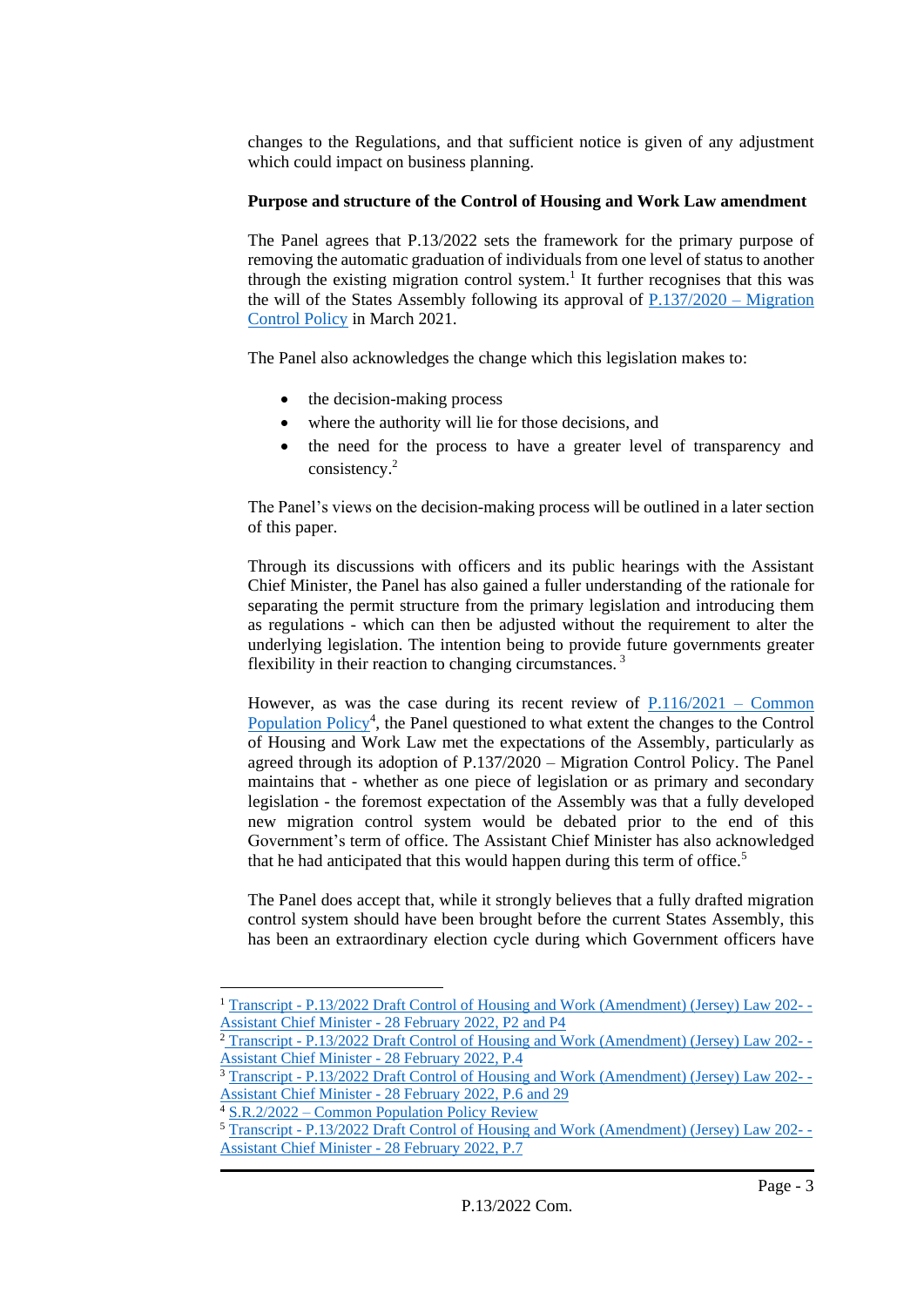dealt with unprecedented and unanticipated change and workload associated with the Covid-19 pandemic.

Furthermore, the Panel accepts that the amendment to the Control of Housing and Work Law is an important first step. However, it is conscious that there will be a sense of disappointment and resignation in the wider community that a firm answer to migration control has not been provided by this Government and will now be delayed further.

The Panel does acknowledge that, importantly, the amendment makes provision for a Housing and Work Control Panel and for a Population Advisory Council both of which were constituent parts of P.137/2020.<sup>6</sup> It is hopeful that, as and when these bodies are formally established that the recommendations made in the Panel's review S.R.6/2021 – P.137/2020 Migration Control Policy (Phase  $1$ )<sup>7</sup> will be given due consideration.

#### **Guidelines and the decision-making process**

The Panel's understanding is that the proposed decision-making process will be more clearly delineated<sup>8</sup> and will be based on the use of clear guidelines, issued by the Chief Minister<sup>9</sup>, which will be published to give better understanding of the basis for decision-making and greater consistency and transparency. <sup>10</sup> The Panel is supportive of this goal.

The Panel is keen that the guidelines and the application process are clear for businesses to understand to allow them to plan with a greater level of certainty about the guidance and the policy which will be applied. It welcomes the indication that this will be the case and that IT systems which facilitate this will be in put in place.<sup>11</sup> It is the hope of this Panel that the momentum on the associated IT projects will not be lost and that the progress will be monitored by future Scrutiny Panels.

It is further accepted that the guidelines can and should be reviewed in the light of decisions made by the newly created Housing and Work Control Panel and to adapt to changing circumstances.

The Panel looks forward to the publication of the guidelines and the clarity and transparency of decision-making which it has been assured will result from this more structured system. The intention expressed to the Panel is that a clear system, based on published guidelines will reduce the number of appeals which are brought as the application criteria should be clearer and the rationale for decisions more readily available.<sup>12</sup>

<sup>&</sup>lt;sup>6</sup> Transcript - [P.13/2022 Draft Control of Housing and Work \(Amendment\) \(Jersey\) Law 202-](https://statesassembly.gov.je/scrutinyreviewtranscripts/2022/transcript%20-%20%20draft%20control%20of%20housing%20and%20work%20(amendment)%20(jersey)%20law%20%20-%20assistant%20chief%20minister%20-%2028%20febuary%202022.pdf#page=6) - Assistant Chief Minister - [28 February 2022, P.6](https://statesassembly.gov.je/scrutinyreviewtranscripts/2022/transcript%20-%20%20draft%20control%20of%20housing%20and%20work%20(amendment)%20(jersey)%20law%20%20-%20assistant%20chief%20minister%20-%2028%20febuary%202022.pdf#page=6)

S.R.6/2021 – [P.137/2020 Migration Control Policy \(Phase 1\)](https://statesassembly.gov.je/ScrutinyReports/2021/Report%20-%20P.137%202020%20Migration%20Control%20Policy%20(Phase%201).pdf)

<sup>8</sup> P.13/2022 – [Draft Control of Housing and Work \(Amendment\) \(Jersey\) Law 202-](https://statesassembly.gov.je/assemblypropositions/2022/p.13-2022%20(re-issue).pdf) p21

<sup>9</sup> Transcript - [P.13/2022 Draft Control of Housing and Work \(Amendment\) \(Jersey\) Law 202-](https://statesassembly.gov.je/scrutinyreviewtranscripts/2022/transcript%20-%20%20draft%20control%20of%20housing%20and%20work%20(amendment)%20(jersey)%20law%20%20-%20assistant%20chief%20minister%20-%2028%20febuary%202022.pdf#page=21) - Assistant Chief Minister - [28 February 2022, P.21](https://statesassembly.gov.je/scrutinyreviewtranscripts/2022/transcript%20-%20%20draft%20control%20of%20housing%20and%20work%20(amendment)%20(jersey)%20law%20%20-%20assistant%20chief%20minister%20-%2028%20febuary%202022.pdf#page=21)

<sup>10</sup> Transcript - [P.13/2022 Draft Control of Housing and Work \(Amendment\) \(Jersey\) Law 202-](https://statesassembly.gov.je/scrutinyreviewtranscripts/2022/transcript%20-%20%20draft%20control%20of%20housing%20and%20work%20(amendment)%20(jersey)%20law%20%20-%20assistant%20chief%20minister%20-%2028%20febuary%202022.pdf#page=18) - Assistant Chief Minister - [28 February 2022, P.18](https://statesassembly.gov.je/scrutinyreviewtranscripts/2022/transcript%20-%20%20draft%20control%20of%20housing%20and%20work%20(amendment)%20(jersey)%20law%20%20-%20assistant%20chief%20minister%20-%2028%20febuary%202022.pdf#page=18)

<sup>&</sup>lt;sup>11</sup> Transcript - [P.13/2022 Draft Control of Housing and Work \(Amendment\) \(Jersey\) Law 202-](https://statesassembly.gov.je/scrutinyreviewtranscripts/2022/transcript%20-%20%20draft%20control%20of%20housing%20and%20work%20(amendment)%20(jersey)%20law%20%20-%20assistant%20chief%20minister%20-%2028%20febuary%202022.pdf#page=18) - Assistant Chief Minister - [28 February 2022, P.18](https://statesassembly.gov.je/scrutinyreviewtranscripts/2022/transcript%20-%20%20draft%20control%20of%20housing%20and%20work%20(amendment)%20(jersey)%20law%20%20-%20assistant%20chief%20minister%20-%2028%20febuary%202022.pdf#page=18)

<sup>&</sup>lt;sup>12</sup> Transcript - [P.13/2022 Draft Control of Housing and Work \(Amendment\) \(Jersey\) Law 202-](https://statesassembly.gov.je/scrutinyreviewtranscripts/2022/transcript%20-%20%20draft%20control%20of%20housing%20and%20work%20(amendment)%20(jersey)%20law%20%20-%20assistant%20chief%20minister%20-%2028%20febuary%202022.pdf#page=21) - Assistant Chief Minister - [28 February 2022, P.21](https://statesassembly.gov.je/scrutinyreviewtranscripts/2022/transcript%20-%20%20draft%20control%20of%20housing%20and%20work%20(amendment)%20(jersey)%20law%20%20-%20assistant%20chief%20minister%20-%2028%20febuary%202022.pdf#page=21)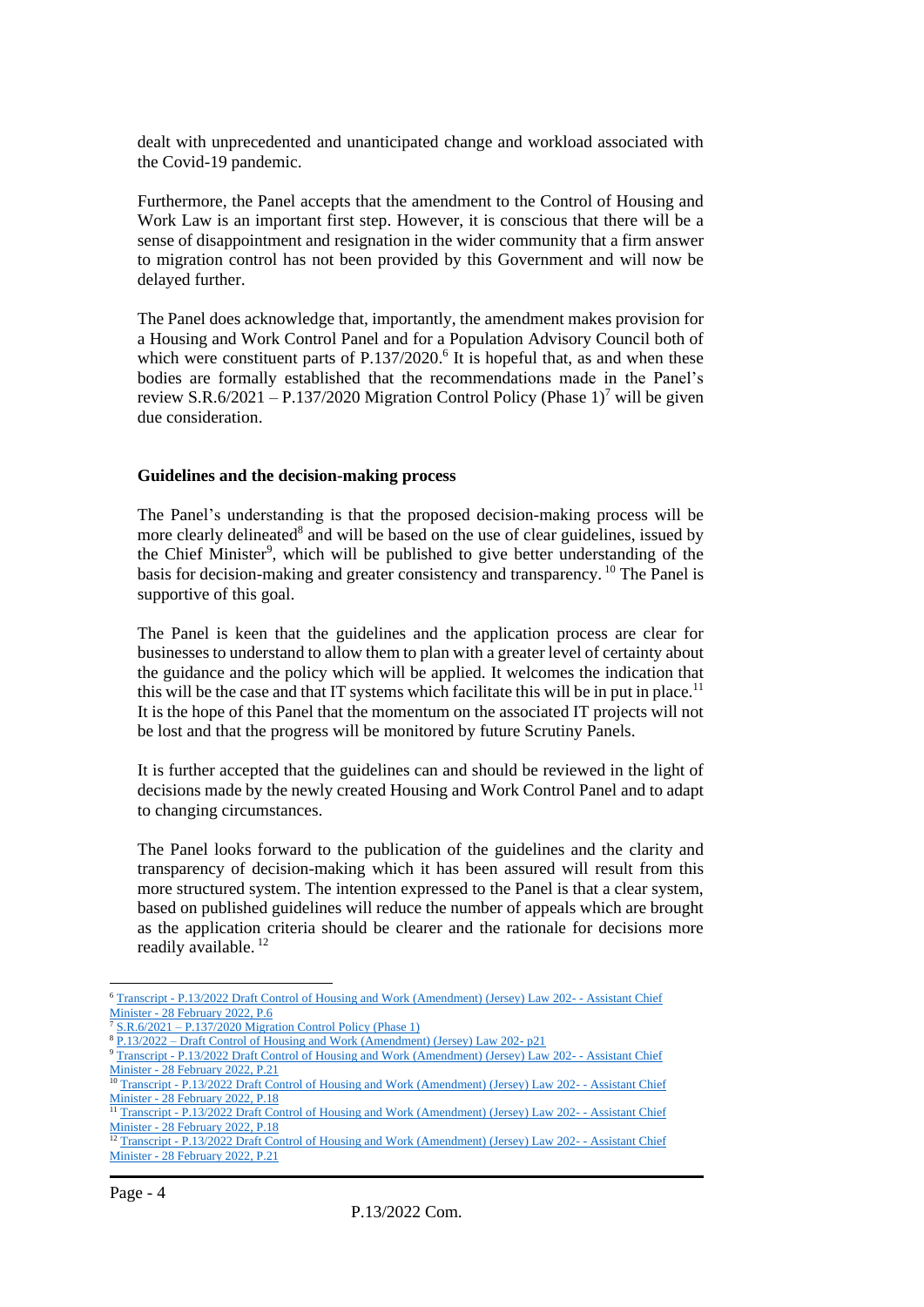As recommended above in relation to the Regulations, the Panel would again strongly encourage further open dialogue with States Members, Scrutiny and the community on the draft guidelines.

The amendment will establish a new role of determining officer (to be undertaken primarily by existing Government officers). Under the current regime, decisions are made by the Chief Minister, or on his behalf. Under the amendment, a determining officer will make decisions based on the guidelines established by the Chief Minister.  $13$ 

The Panel has voiced reservations – including at the Public Hearing held on  $28<sup>th</sup>$ February – about the level of power that the new law provides to determining officers but does accept that the new structure provides a clear line of authority and escalation for both officers and applicants and separates the Chief Minister from the original decision made in order that they can determine appeals with a clear mind. The Panel was also informed that officers can only operate within the guidelines and policies provided by the Chief Minister.

A major role in the structure for application decisions and the appeals process will be played by the Housing and Work Control Panel (the Control Panel) which will be established under the amended Law. It has been explained that the Control Panel acts as a replacement for the current Housing and Work Advisory Group (often referred to as HAWAG) but with a more structured role defined under the law.

The Control Panel will provide direction to the determining officers on cases which fall outside the guidelines. It will also provide a recommendation to the Chief Minister in the event of an applicant challenging a decision of a determining officer.<sup>14</sup> The final decision on internal reviews will lie with the Chief Minister. Once the internal process has been exhausted, the option remains for the applicant to appeal to the Royal Court.<sup>15</sup>

The Panel would recommend, as indicated during the Public Hearing held on 28th February, that regular reports should be provided to the Chief Minister, not only to help refine guidelines as necessary but also to provide oversight of the decisions being made by determining officers, which are ultimately the responsibility of the Chief Minister.<sup>16</sup>

#### **Membership of the Housing and Work Control Panel**

The outline for membership established by the amendment is for a panel comprising of at least three elected States Members who will be nominated by the Chief

<sup>&</sup>lt;sup>13</sup> Transcript - [P.13/2022 Draft Control of Housing and Work \(Amendment\) \(Jersey\) Law 202-](https://statesassembly.gov.je/scrutinyreviewtranscripts/2022/transcript%20-%20%20draft%20control%20of%20housing%20and%20work%20(amendment)%20(jersey)%20law%20%20-%20assistant%20chief%20minister%20-%2028%20febuary%202022.pdf#page=16) - Assistant Chief Minister - [28 February 2022, P.16](https://statesassembly.gov.je/scrutinyreviewtranscripts/2022/transcript%20-%20%20draft%20control%20of%20housing%20and%20work%20(amendment)%20(jersey)%20law%20%20-%20assistant%20chief%20minister%20-%2028%20febuary%202022.pdf#page=16)

[P.13/2022, P.7](https://statesassembly.gov.je/assemblypropositions/2022/p.13-2022%20(re-issue).pdf) 15 Transcript - P.13/2022 Dr<u>aft Control of Housing and Work (Amendment) (Jersey) Law 202- - Assistant Chief</u> Minister - [28 February 2022, P.21](https://statesassembly.gov.je/scrutinyreviewtranscripts/2022/transcript%20-%20%20draft%20control%20of%20housing%20and%20work%20(amendment)%20(jersey)%20law%20%20-%20assistant%20chief%20minister%20-%2028%20febuary%202022.pdf#page=21)

<sup>&</sup>lt;sup>16</sup> Transcript - [P.13/2022 Draft Control of Housing and Work \(Amendment\) \(Jersey\) Law 202-](https://statesassembly.gov.je/scrutinyreviewtranscripts/2022/transcript%20-%20%20draft%20control%20of%20housing%20and%20work%20(amendment)%20(jersey)%20law%20%20-%20assistant%20chief%20minister%20-%2028%20febuary%202022.pdf#page=20) - Assistant Chief Minister - [28 February 2022, P.20](https://statesassembly.gov.je/scrutinyreviewtranscripts/2022/transcript%20-%20%20draft%20control%20of%20housing%20and%20work%20(amendment)%20(jersey)%20law%20%20-%20assistant%20chief%20minister%20-%2028%20febuary%202022.pdf#page=20)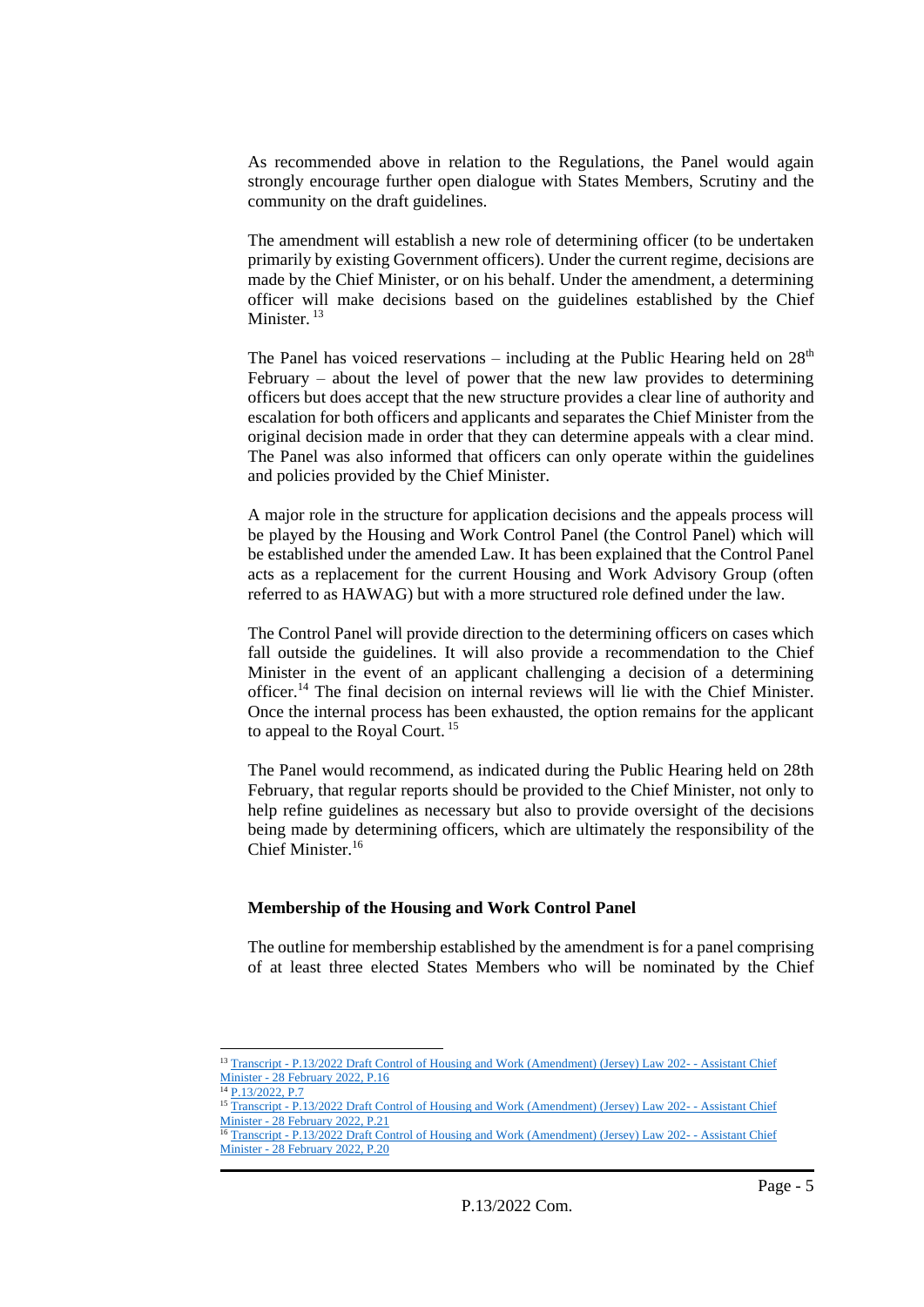Minister. One of the nominated members will chair the Panel and hold a casting vote.<sup>17</sup>

The Panel is cognisant of the need for a consistent approach to the application of guidelines and of decision-making by the proposed panel and has brought its members' individual experience of HAWAG to its discussions on the membership structure.

The Panel noted that, while the lower limit of three members is a sensible approach, there is no maximum limit to the number of members. The nomination of individuals and the number of members will be a matter for the Chief Minister.

Secondly, during its discussions with officers and the Assistant Chief Minister, the Panel voiced its concerns that the law does not stipulate the inclusion of nonexecutive States Members, allowing this decision on membership to sit with the Chief Minister rather than setting it out in legislation.

During its deliberations, the Panel considered an amendment to P.13/2022 to both fix the upper limit on membership numbers at specific level and further to make it a requirement that the membership included non-executive States Members.

In bringing such an amendment the Panel would have been seeking to ensure the broadest range of views were represented within the membership while also acknowledging that an unwieldy number of members could hamper clear decisionmaking.

On balance, the Panel's decision not to lodge an amendment rested on the evidence provided by officers and the Assistant Chief Minister that in not being prescriptive on these points, the intention was to provide a membership structure which was flexible and more adaptable to changing political circumstances.<sup>18</sup> This in turn would be a matter for scrutiny of the Chief Minister's decisions by both States Members and the public at any given time.

In accepting this rationale, the Panel maintains the view that future Chief Ministers should strongly consider the longer-term advantages afforded by ensuring that the Panel provides broad representation of executive and non-executive members' views to create the greatest level of objectivity in decision-making. The balance which the Chief Minister will necessarily need to strike is between the breadth of membership and the need to keep numbers low enough to ensure a collegiate and consistent approach to applications and appeals.

As will be repeated below in relation to the Population Advisory Council, this Panel's review of the Migration Control Policy<sup>19</sup> made clear recommendations to the Chief Minister in relation to the establishment of the Housing and Work Control Panel. In particular, the Panel would again recommend that the terms of reference are presented to the States Assembly and to the relevant Scrutiny Panel.

<sup>17</sup> Transcript - [P.13/2022 Draft Control of Housing and Work \(Amendment\) \(Jersey\) Law 202-](https://statesassembly.gov.je/scrutinyreviewtranscripts/2022/transcript%20-%20%20draft%20control%20of%20housing%20and%20work%20(amendment)%20(jersey)%20law%20%20-%20assistant%20chief%20minister%20-%2028%20febuary%202022.pdf#page=10) - Assistant Chief  $\frac{\text{Minister - 28 February 2022 Draft Con}}{18 \text{ Transport} + 28 \text{ February 2022, P.10}}$ 

<sup>18</sup> Transcript - [P.13/2022 Draft Control of Housing and Work \(Amendment\) \(Jersey\) Law 202-](https://statesassembly.gov.je/scrutinyreviewtranscripts/2022/transcript%20-%20%20draft%20control%20of%20housing%20and%20work%20(amendment)%20(jersey)%20law%20%20-%20assistant%20chief%20minister%20-%2028%20febuary%202022.pdf#page=11) - Assistant Chief Minister - [28 February 2022, P.11](https://statesassembly.gov.je/scrutinyreviewtranscripts/2022/transcript%20-%20%20draft%20control%20of%20housing%20and%20work%20(amendment)%20(jersey)%20law%20%20-%20assistant%20chief%20minister%20-%2028%20febuary%202022.pdf#page=11)

<sup>19</sup> S.R.6/2021 – [P.137/2020 Migration Control Policy \(Phase 1\)](https://statesassembly.gov.je/ScrutinyReports/2021/Report%20-%20P.137%202020%20Migration%20Control%20Policy%20(Phase%201).pdf) P.12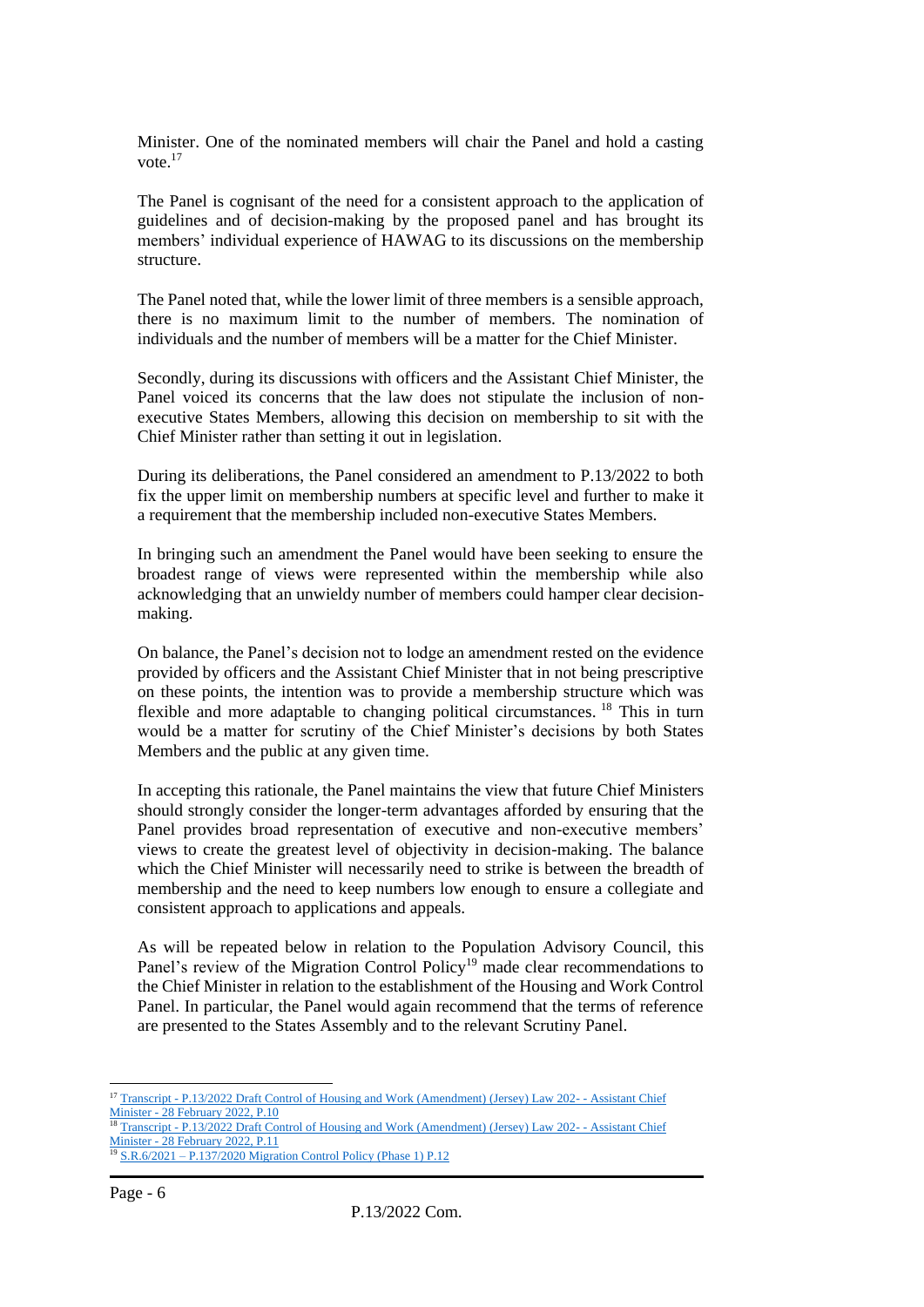#### **Population Advisory Council**

The amendment will also establish a Population Advisory Council, which was one of the elements agreed by the States Assembly following its approval of P.137/2020. The Council was to be established to provide independent research and advice on population matters and it was specified that members would be actively sought from across the globe with at least one member with proven expertise in a small country<sup>20</sup>. When questioning how P.13/2022 would ensure this, the Panel was informed that the primary legislation merely enables the creation of the Council and outlines how it interacts with the Chief Minister.<sup>21</sup>

As highlighted earlier in this document, this Panel's review of the Migration Control Policy<sup>22</sup> made clear recommendations to the Chief Minister in relation to the establishment of the body now called the Population Advisory Council. In particular, the Panel would again recommend that the terms of reference for the Advisory Council are presented to the States Assembly.

As is the case with the inevitable delay to other aspects of this amendment, it is disappointing to note that there will necessarily be a vacuum of time before the Population Advisory Council is established and able to provide the advice which will assist the Council of Ministers in forming future population policies.

#### **Housing**

A repeated theme of the discussions with officers and the Assistant Chief Minister since the lodging of P.13/2022, has been that the amendment represents the first step in providing the migration controls agreed by the States Assembly. The Panel has heard that, in producing the amendment, the focus has been on the removal of the automatic graduation between statuses. It would also appear to the Panel that, to some degree, officers have taken a pragmatic approach to what was achievable within the timeframe left available and by the lack of information available in some areas.

As described in relation to the permits for work, it has been outlined to the Panel that the amendment moves aspects of housing entitlement out of the primary legislation and replaces it with references to the secondary legislation which is yet to be drafted. Again, part of the rationale given was the 'concept of flexibility' to ensure that the way in which people occupy property, as linked to their employment status, was able to adjust to change. $^{23}$ 

It is also clear to the Panel, however, that there are associated projects which would help inform the changes, now to be included in the secondary legislation, which have yet to be completed. Not least of these, would be an updated register of housing. The Panel heard that work is ongoing to improve registers of known addresses and housing which would improve the knowledge base available over the next year.<sup>24</sup>

 $20$  P.137 Amd.(2)Amd – [Migration Control Policy](https://statesassembly.gov.je/assemblypropositions/2020/p.137-2020%20amd(2)amd.pdf)

<sup>&</sup>lt;sup>21</sup> Transcript - [P.13/2022 Draft Control of Housing and Work \(Amendment\) \(Jersey\) Law 202-](https://statesassembly.gov.je/scrutinyreviewtranscripts/2022/transcript%20-%20%20draft%20control%20of%20housing%20and%20work%20(amendment)%20(jersey)%20law%20%20-%20assistant%20chief%20minister%20-%2028%20febuary%202022.pdf#page=24) - Assistant Chief Minister - [28 February 2022, P.24](https://statesassembly.gov.je/scrutinyreviewtranscripts/2022/transcript%20-%20%20draft%20control%20of%20housing%20and%20work%20(amendment)%20(jersey)%20law%20%20-%20assistant%20chief%20minister%20-%2028%20febuary%202022.pdf#page=24)

<sup>22</sup> S.R.6/2021 – [P.137/2020 Migration Control Policy \(Phase 1\)](https://statesassembly.gov.je/ScrutinyReports/2021/Report%20-%20P.137%202020%20Migration%20Control%20Policy%20(Phase%201).pdf) P.12

<sup>&</sup>lt;sup>23</sup> Transcript - P.13/2022 Dr<u>aft Control of Housing and Work (Amendment) (Jersey) Law 202- - Assistant Chief</u> Minister - [28 February 2022, P.25](https://statesassembly.gov.je/scrutinyreviewtranscripts/2022/transcript%20-%20%20draft%20control%20of%20housing%20and%20work%20(amendment)%20(jersey)%20law%20%20-%20assistant%20chief%20minister%20-%2028%20febuary%202022.pdf#page=25)

<sup>&</sup>lt;sup>24</sup> Transcript - [P.13/2022 Draft Control of Housing and Work \(Amendment\) \(Jersey\) Law 202-](https://statesassembly.gov.je/scrutinyreviewtranscripts/2022/transcript%20-%20%20draft%20control%20of%20housing%20and%20work%20(amendment)%20(jersey)%20law%20%20-%20assistant%20chief%20minister%20-%2028%20febuary%202022.pdf#page=20) - Assistant Chief Minister - [28 February 2022, P.26](https://statesassembly.gov.je/scrutinyreviewtranscripts/2022/transcript%20-%20%20draft%20control%20of%20housing%20and%20work%20(amendment)%20(jersey)%20law%20%20-%20assistant%20chief%20minister%20-%2028%20febuary%202022.pdf#page=20)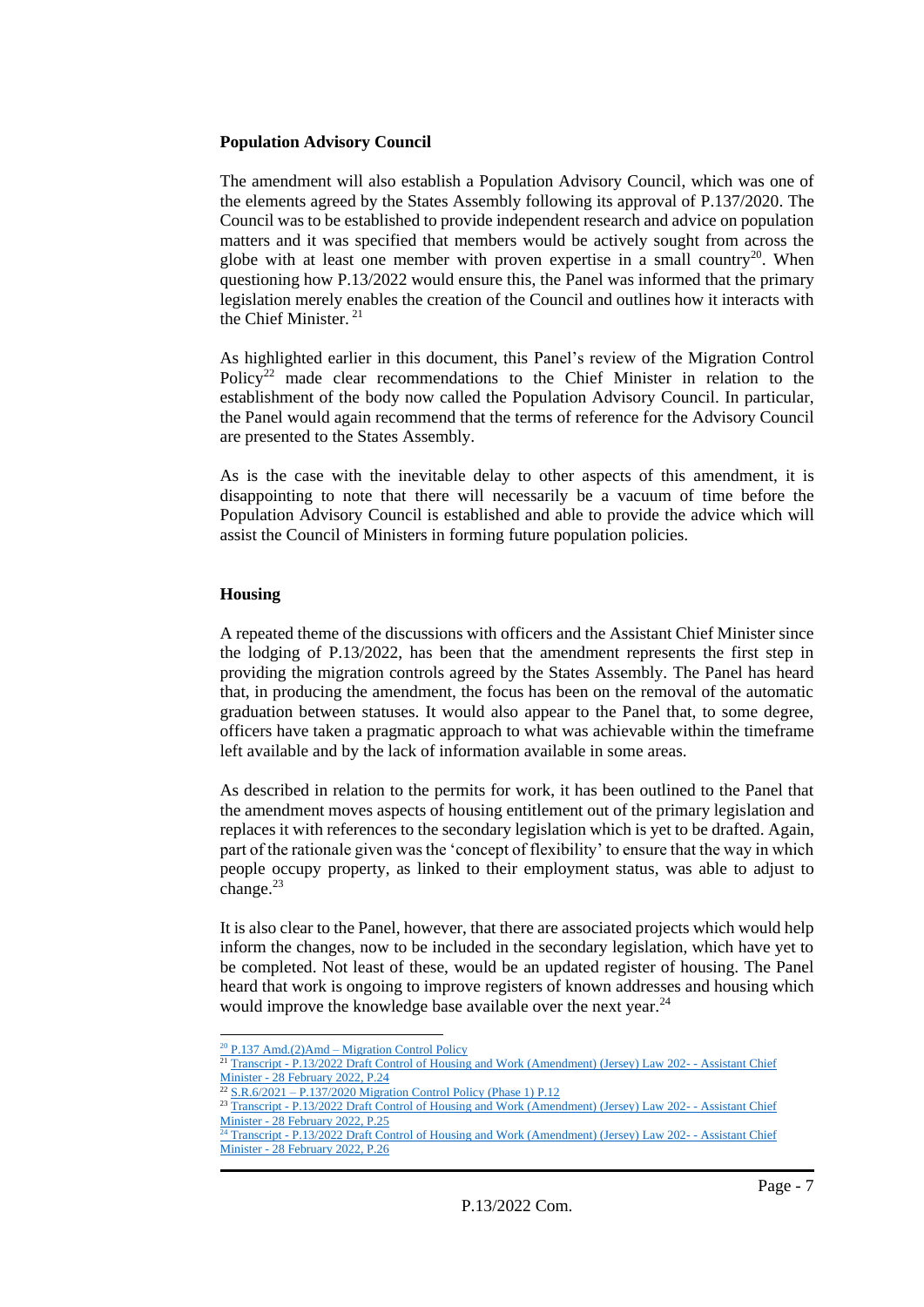The significance of access to housing and its impact on the rights and wellbeing of individuals has not been lost on the Panel but, once again, it finds itself in the position of having little actual change on which it can focus worthwhile scrutiny at this stage.

As stated earlier in relation to the Regulations as they pertain to permits and guidelines, the Panel looks forward to seeing detailed work on the secondary legislation in relation to housing and hopes that future detailed scrutiny will be focused on those which determines how and what property can be accessed by those who choose to live and work in Jersey.

# **Compliance**

The amendment proposes the introduction of Civil Penalties for non-compliance which, the Panel agrees, will provide a more manageable and immediate means of dealing with breaches than undertaking lengthy and expensive criminal court action.<sup>25</sup> The Panel did, however, question the level of penalty which could be still be imposed in the event of a criminal prosecution. <sup>26</sup> The Panel's understanding is that the penalty levels are established by the Law Officers rather than as a matter of policy, however, it does seem to the Panel that the potential penalty of a two year period of imprisonment and a fine is a hefty one. It accepts that this penalty has not been amended from the current law.

The Panel has also established that while it was not anticipated that additional manpower would be required for the administration of the new structure – as it was hoped that a more streamlined process based on clear guidelines would provide for quicker decisionmaking and fewer unsuccessful applications<sup>27</sup> - it could be that enforcement of the permit regime could see a need to increase the compliance function.<sup>28</sup>

# **Access to Healthcare**

While it is not strictly related to the amendment itself, the Panel would like to highlight that it would welcome the results of related reviews and projects, ongoing and yet to start, which will have a direct impact on the rights of individuals working in Jersey and their equity within our community. Not least of these is the review of healthcare provision. The Panel notes the view of the Assistant Chief Minister, as expressed at the Public Hearing held on  $28<sup>th</sup>$  February that employers should be supported in an insurance-based system or that Health and Community Services need to be able to deliver that service.<sup>29</sup>

# **Panel Conclusion**

In reviewing P.13/2022 it has been impossible to escape the disappointing conclusion that we have reached the end of a term of another Government without meaningful controls in place. We do have some progress and the amendment provides a framework,

<sup>&</sup>lt;sup>25</sup> Transcript - [P.13/2022 Draft Control of Housing and Work \(Amendment\) \(Jersey\) Law 202-](https://statesassembly.gov.je/scrutinyreviewtranscripts/2022/transcript%20-%20%20draft%20control%20of%20housing%20and%20work%20(amendment)%20(jersey)%20law%20%20-%20assistant%20chief%20minister%20-%2028%20febuary%202022.pdf#page=35) - Assistant Chief Minister - [28 February 2022, P.35](https://statesassembly.gov.je/scrutinyreviewtranscripts/2022/transcript%20-%20%20draft%20control%20of%20housing%20and%20work%20(amendment)%20(jersey)%20law%20%20-%20assistant%20chief%20minister%20-%2028%20febuary%202022.pdf#page=35)

<sup>26</sup> Transcript - [P.13/2022 Draft Control of Housing and Work \(Amendment\) \(Jersey\) Law 202-](https://statesassembly.gov.je/scrutinyreviewtranscripts/2022/transcript%20-%20%20draft%20control%20of%20housing%20and%20work%20(amendment)%20(jersey)%20law%20%20-%20assistant%20chief%20minister%20-%2028%20febuary%202022.pdf#page=36) - Assistant Chief Minister - [28 February 2022, P.36](https://statesassembly.gov.je/scrutinyreviewtranscripts/2022/transcript%20-%20%20draft%20control%20of%20housing%20and%20work%20(amendment)%20(jersey)%20law%20%20-%20assistant%20chief%20minister%20-%2028%20febuary%202022.pdf#page=36)

<sup>&</sup>lt;sup>27</sup> Transcript - [P.13/2022 Draft Control of Housing and Work \(Amendment\) \(Jersey\) Law 202-](https://statesassembly.gov.je/scrutinyreviewtranscripts/2022/transcript%20-%20%20draft%20control%20of%20housing%20and%20work%20(amendment)%20(jersey)%20law%20%20-%20assistant%20chief%20minister%20-%2028%20febuary%202022.pdf#page=19) - Assistant Chief Minister - [28 February 2022, P.19](https://statesassembly.gov.je/scrutinyreviewtranscripts/2022/transcript%20-%20%20draft%20control%20of%20housing%20and%20work%20(amendment)%20(jersey)%20law%20%20-%20assistant%20chief%20minister%20-%2028%20febuary%202022.pdf#page=19)

<sup>&</sup>lt;sup>28</sup> Transcript - [P.13/2022 Draft Control of Housing and Work \(Amendment\) \(Jersey\) Law 202-](https://statesassembly.gov.je/scrutinyreviewtranscripts/2022/transcript%20-%20%20draft%20control%20of%20housing%20and%20work%20(amendment)%20(jersey)%20law%20%20-%20assistant%20chief%20minister%20-%2028%20febuary%202022.pdf#page=20) - Assistant Chief Minister - [28 February 2022, P.20](https://statesassembly.gov.je/scrutinyreviewtranscripts/2022/transcript%20-%20%20draft%20control%20of%20housing%20and%20work%20(amendment)%20(jersey)%20law%20%20-%20assistant%20chief%20minister%20-%2028%20febuary%202022.pdf#page=20)

<sup>29</sup> Transcript - [P.13/2022 Draft Control of Housing and Work \(Amendment\) \(Jersey\) Law 202-](https://statesassembly.gov.je/scrutinyreviewtranscripts/2022/transcript%20-%20%20draft%20control%20of%20housing%20and%20work%20(amendment)%20(jersey)%20law%20%20-%20assistant%20chief%20minister%20-%2028%20febuary%202022.pdf#page=37) - Assistant Chief Minister - [28 February 2022, P.37](https://statesassembly.gov.je/scrutinyreviewtranscripts/2022/transcript%20-%20%20draft%20control%20of%20housing%20and%20work%20(amendment)%20(jersey)%20law%20%20-%20assistant%20chief%20minister%20-%2028%20febuary%202022.pdf#page=37)